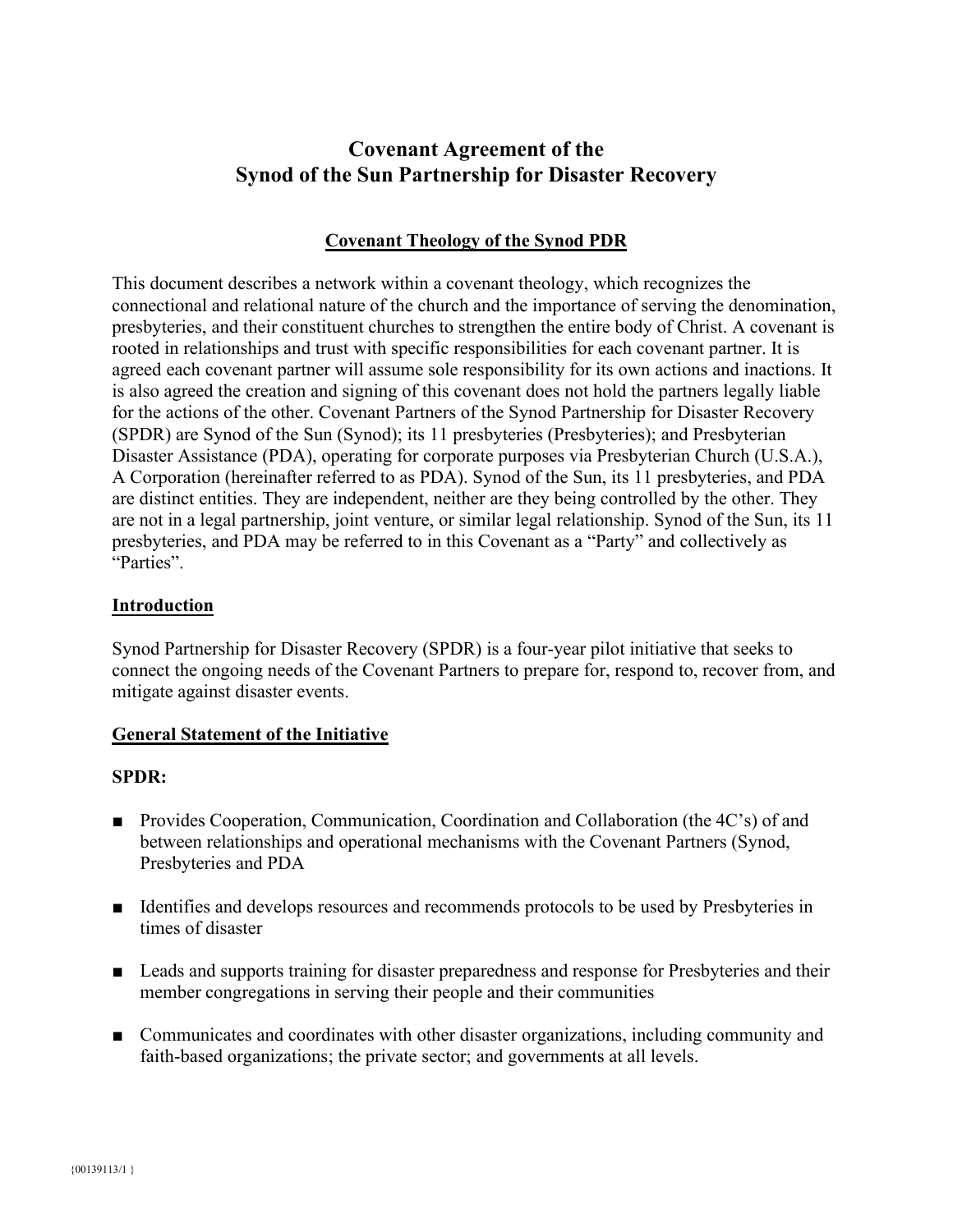## **Covenant Partners Commitments**

#### **PDA agrees to:**

- **EXECOGNIZE SPDR** as co-equal covenant partners in effecting PDA's mission in Synod of the Sun
- Make annual contributions based on the draft budget developed by Synod of the Sun (Appendix A) for four years in support of SPDR's creation, development, initial operations, and assessment as follows: Year 1: 75%; Year 2: 70%; Year 3: 60%; Year 4: 50%.
- **••••** Continue to provide disaster grants as needed to the Synod and the Presbyteries based on qualified applications
- Ŷ Provide church-wide visibility for SPDR through PDA's website, "Mission Mosaic" magazine, and emergency appeals
- $\blacksquare$  Make available PDA's Associate for Disaster Response, U.S. (or designee) to serve as member of the SPDR Leadership Group
- **Nake available PDA's Associate for Disaster Response, U.S. (or designee) to serve as** member of the group charged with recruitment, recommendation, and evaluation of SPDR director
- $\blacksquare$  Include SPDR's director in all organizational, operational, and communication decisions pertaining to SPDR partnership with PDA as detailed in the director's position description
- $\blacksquare$  Participate in a review of the SPDR initiative at 36 months to evaluate its contributions, gaps, possible remedies, and continuation prospects

#### **Synod of the Sun agrees to:**

- **EXECOGNIZE PDA as a co-equal covenant partner in effecting SPDR's mission**
- **K** Make annual contributions based on the draft budget (Appendix A) and *remaining balance after PDA contribution* for four years in support of SPDR's creation, development, initial operations, and assessment as follows: Year 1: 50%; Year 2: 25%; Year 3: 15%; and Year 4: 10%.
- **EXECUTE:** Develop robust relationships, policies and practices that inspire presbyteries to participate and make contributions to Synod of the Sun in support of SPDR
- Keep Presbyteries informed and engaged in the long-term disaster recovery taking place within their bounds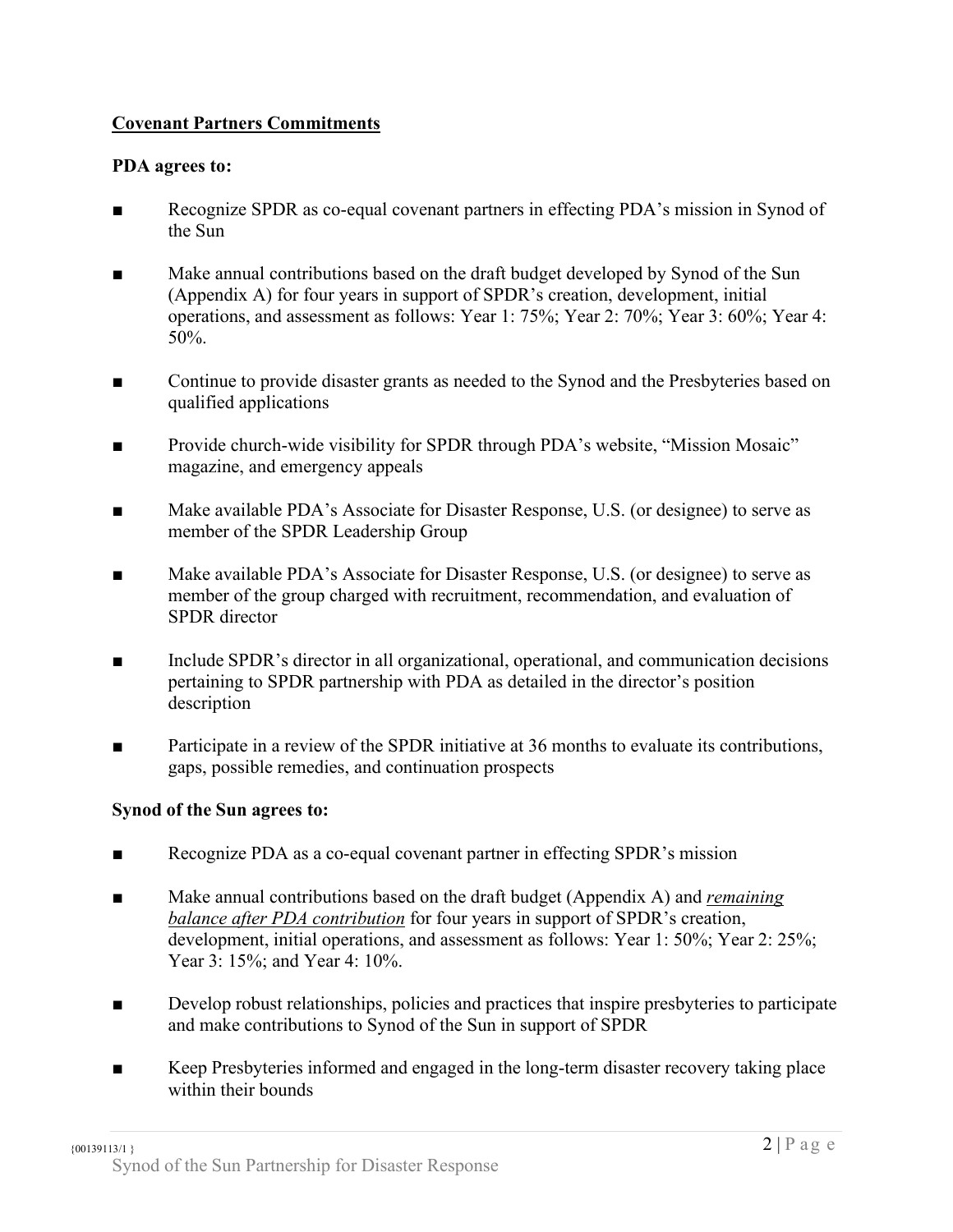- Ŷ Provide Synod-wide visibility for PDA within its Presbyteries and external partnerships through internal and external written and oral reports
- **EXECUTE:** Provide for synod-wide disaster liaising and incident coordination for PDA through SPDR
- **Provide Synod-wide visibility for PDA within congregations through effective** communication such as testimonials from volunteers, short videos, pastors' commendations from the pulpit, PDA, committee member's experiential reports and invitations to volunteer, etc.
- $\blacksquare$  Encourage Presbyteries, congregations, and individuals to support the One Great Hour of Sharing and promote special PDA appeals
- **EXECUTE:** Provide full financial accountability and transparency to PDA via an annual SPDR budget, quarterly revenue and expense report, and an at least bi-annual, end of year financial review
- **FREE Include PDA's Associate for Disaster Response, U.S. (or designee) to serve as a member** of the SPDR Leadership Group
- **Include PDA's Associate for Disaster Response, U.S. (or designee) to serve as a member** of a committee or group charged with recruitment, recommendation, and evaluation of SPDR Director
- **Include PDA's Associate for Disaster Response, U.S. (or designee) in all organizational,** operational, and communication decisions pertaining to SPDR's partnership with PDA
- $\blacksquare$  Participate in a review of the SPDR initiative at 36 months to evaluate its contributions, gaps, possible remedies, and continuation prospects
- $\blacksquare$  Act in accordance with the Memorandum of Partnership (Appendix B) provided to presbyteries who have made an investment over and above the annual contribution.
- $\blacksquare$  When/If the program ends, partner presbyteries will have the opportunity to either redesignate the gift, or have funds returned to them based on the percentage of participation in the overall program. That percentage will be figured based on total monetary investment (investment and annual contribution).

## **Presbyteries agree to:**

**EXECOGNIZER IN Recognize the Synod and PDA as co-equal covenant partners in effecting their** respective, disaster-related missions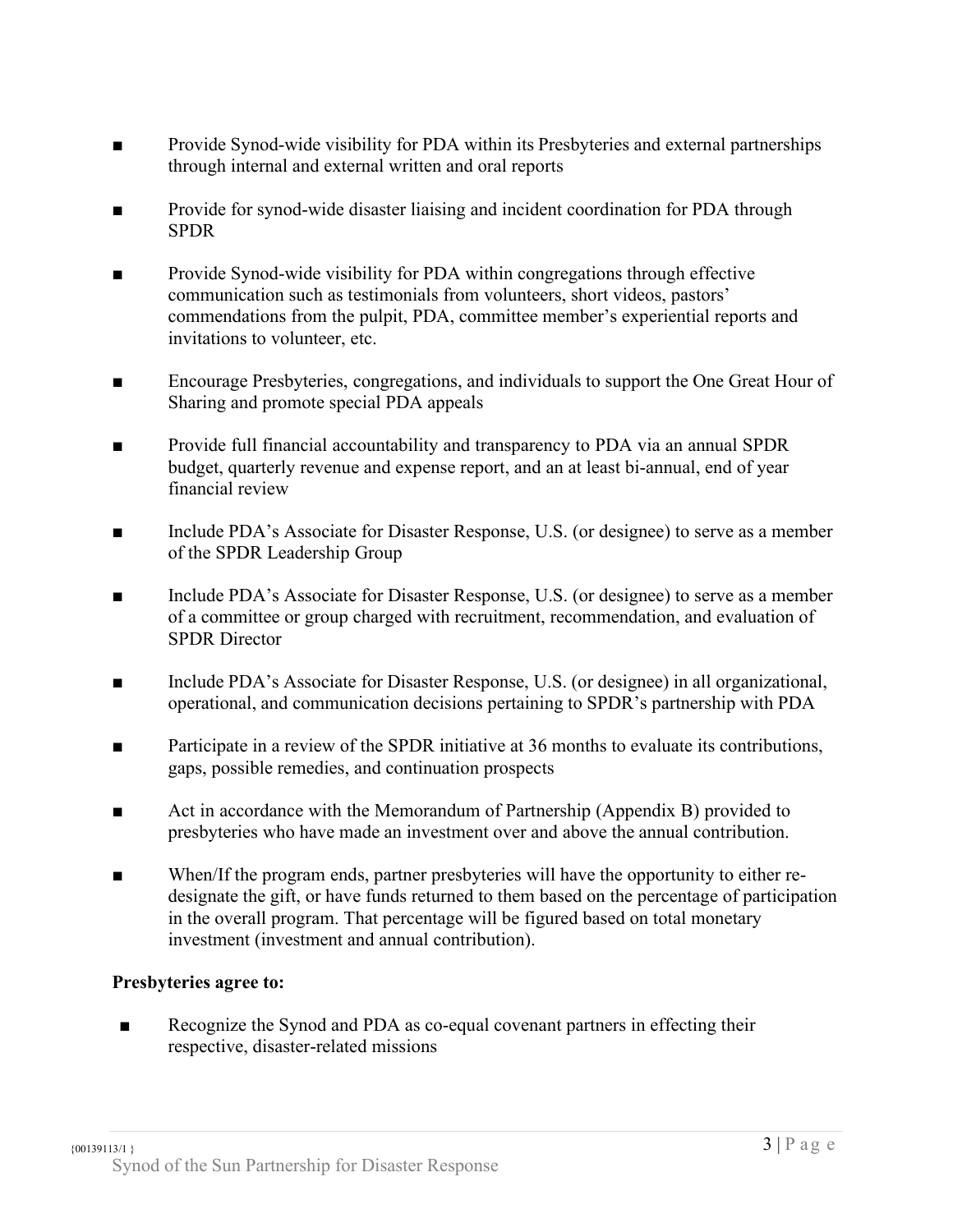- $\blacksquare$  Make significant annual contributions for four years in support of SPDR's creation, development, initial operations, and assessment; In the event of financial hardship, a presbytery may request assistance from other presbyteries and/or the synod in covering their portion of the annual contribution; No presbytery covenant partner will be neglected by the SPDR for non-payment
- **Encourage congregations and individuals to support the One Great Hour of Sharing and** promote special PDA appeals
- **EXECRUM** Recruit people for their SPDR Liaison who are passionate about and committed to disaster preparedness, response, recovery, and mitigation
- $\blacksquare$  Provide presbytery-wide visibility for SPDR within congregations through effective communication such as testimonials from volunteers, short videos, pastors' commendations from the pulpit, PDA, committee member's experiential reports and invitations to volunteer, etc.
- $\blacksquare$  Include SPDR staff and/or representatives on the agenda of regular meetings of the presbyteries
- **Participate in a review of the SPDR initiative at 36 months to evaluate its contributions,** gaps, possible remedies, and continuation prospects

# **Organization**

SPDR is a four-year pilot initiative of its Covenant Partners and overseen by Synod of the Sun's Assembly. A Leadership Group, consisting of at least the Synod Leader, leaders from three Presbyteries, and PDA's Associate for Disaster Response, U.S. (or designee), function as a *de facto* executive committee of the Synod's Assembly. As with a wheel with a hub and spokes, SPDR is the Synod-based hub, connecting with the Presbyteries for the 4C's (Cooperation, Communication, Coordination and Collaboration) before, during, and after a disaster.

SPDR staff consist of a paid full-time director (Appendix D), who is employed by the Synod of the Sun and who reports for employment purposes to the Synod leader. PDA is not a joint employer of the full-time director. Presbyteries-based staff, called SPDR Liaisons, paid or volunteer, report to a Presbytery leader.Synod-based staff recruitment, hiring and performance evaluation is led jointly by the Leadership Group and representation from synod's Personnel **Committee** 

## **Programs**

SPDR projects and programs will include at least:

■ Development and implementation of a *blue-sky* (when the daily operations are executed when natural disasters aren't occurring) and a g*ray sky* (when a natural disaster occurs, and all hands are on deck assisting with disaster survivors) communication network and protocols between the Presbyteries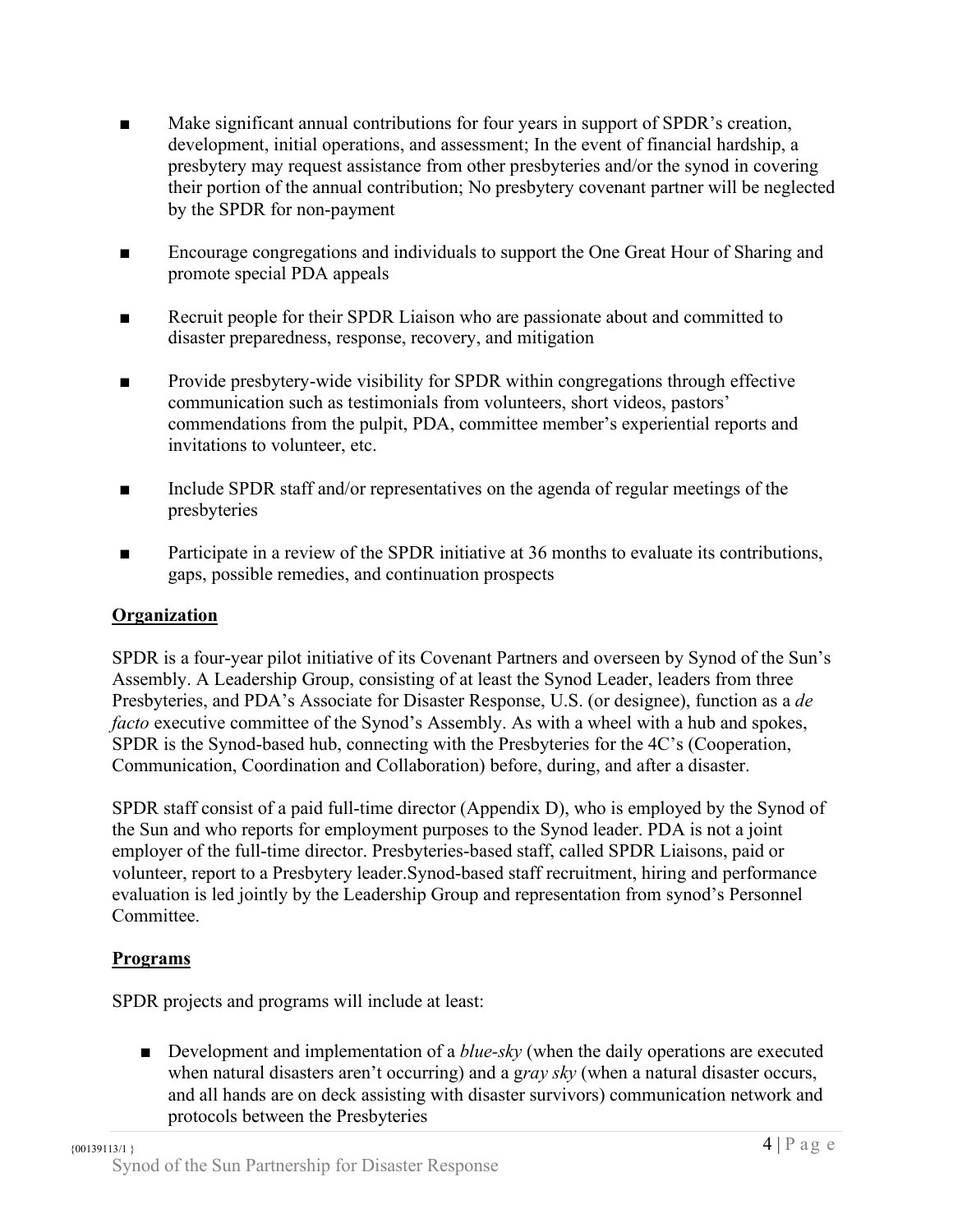- $\blacksquare$  Development and implementation of a human and material resource database
- Volunteer management protocols and deployment
- Material resource management protocols, development, storage, and deployment
- $\blacksquare$  Blue sky disaster training
- $\blacksquare$  Marketing initiatives and fundraising appeals
- $\Box$  Communication and cooperation with other groups active in disaster

#### **Modification**

This Covenant may be modified upon the mutual written consent of all Parties.

#### **Effective Date**

The terms of this Covenant will be effective from date of signature to December 31, 2025.

#### **Termination**

Each Party may terminate this Covenant for any reason upon 30 business days' notice to the other Parties.

#### **Indemnity**

Each Party shall, to the extent allowed by law, defend, indemnify and hold harmless the other Parties from and against any and all claims, losses, causes of action, judgments, damages and expenses to the extent caused by the negligent actions or omissions of the indemnifying party, its employees, officers, or agents for which the indemnifying Party would be liable in law or equity.

#### **Entire Agreement**

This Covenant represents the entire understanding and agreement between the Parties with respect to the subject matter hereof and supersedes all previous negotiations, representations, and writings between the Parties relating hereto.

#### **Assignment**

This Covenant cannot be assigned by a Party without the prior written consent of the other Parties.

#### **Governing Law**

It is understood and agreed by the Parties that this Covenant shall be construed in accordance with the laws of Texas.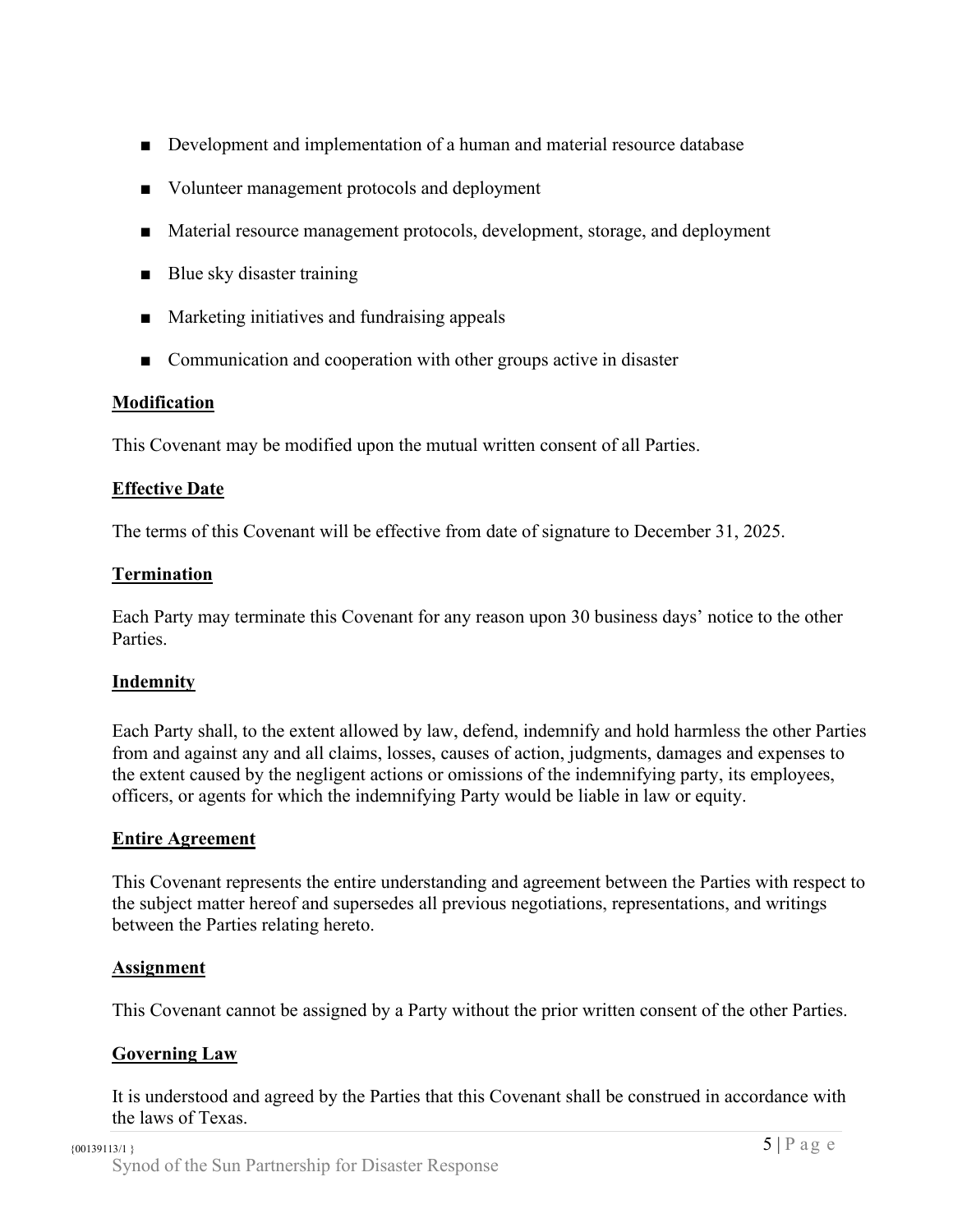#### **Review and Renewal**

Renewal of the Synod of the Sun Partnership for Disaster Response pilot initiative will begin at 36 months from the date of the Director hire. Review of the Covenant and its renewal will begin in 2025. As part of the review process, consideration should be given to the frequency and severity of disasters in the vast geography of the synod, the continued interest of volunteers, and to the progress being made toward the programs purpose(s).

### **ʈࢄ ʁݡЩ! Gachi Gapsida! Go Together!**

We enter this missional, nonlegal, partnership as a sign of our hope for the future, our willingness to work with andfor one another, in trust and in love for one another, our communities, and as siblings in Christ.

We believe when we work together across boundaries, we make visible the Good News and find wholeness as the Body of Christ. In our common calling, we impact lives together.

| <b>ADOPTED BY:</b> |  |
|--------------------|--|
|--------------------|--|

| <b>Synod of the Sun</b>       |  |
|-------------------------------|--|
| Printed Name/ Position:       |  |
|                               |  |
| Date:                         |  |
|                               |  |
|                               |  |
| <b>Presbytery of Arkansas</b> |  |
|                               |  |
| Signature: Signature:         |  |
| Date:                         |  |
|                               |  |
| <b>Cimarron Presbytery</b>    |  |
|                               |  |
|                               |  |
| Date:                         |  |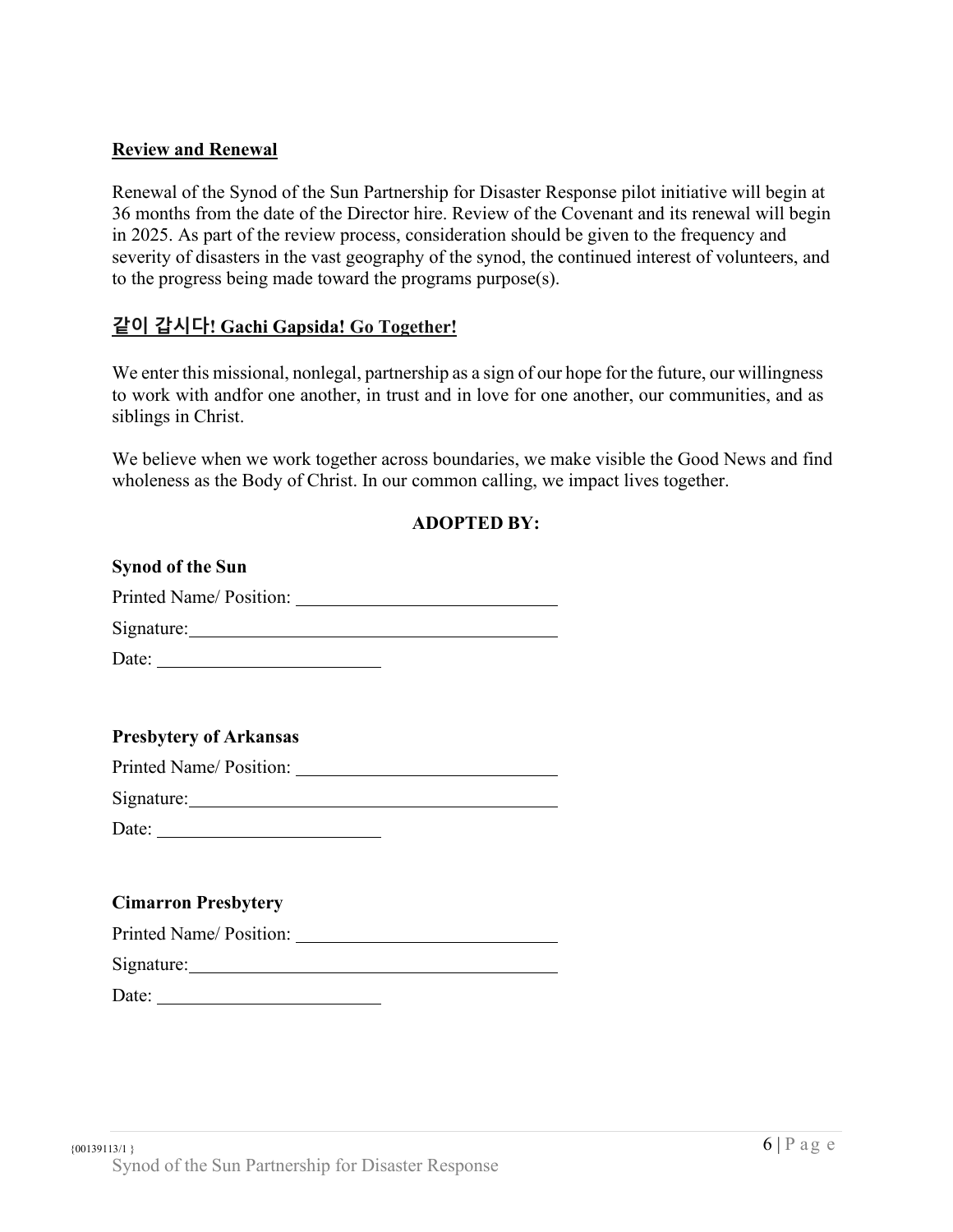| <b>Eastern Oklahoma Presbytery</b>                       |  |
|----------------------------------------------------------|--|
| Printed Name/Position:                                   |  |
|                                                          |  |
|                                                          |  |
|                                                          |  |
| <b>Grace Presbytery</b>                                  |  |
| Printed Name/Position:                                   |  |
|                                                          |  |
| Date:                                                    |  |
|                                                          |  |
| <b>Indian Nations Presbytery</b>                         |  |
|                                                          |  |
|                                                          |  |
| Date: $\frac{1}{\sqrt{1-\frac{1}{2}} \cdot \frac{1}{2}}$ |  |
|                                                          |  |
| <b>Mission Presbytery</b>                                |  |
|                                                          |  |
|                                                          |  |
|                                                          |  |
| Date:                                                    |  |
|                                                          |  |
| <b>Presbytery of New Covenant</b>                        |  |
| Printed Name/Position:                                   |  |
| Signature:                                               |  |
|                                                          |  |
|                                                          |  |
|                                                          |  |
| <b>Palo Duro Presbytery</b>                              |  |
| Printed Name/ Position:                                  |  |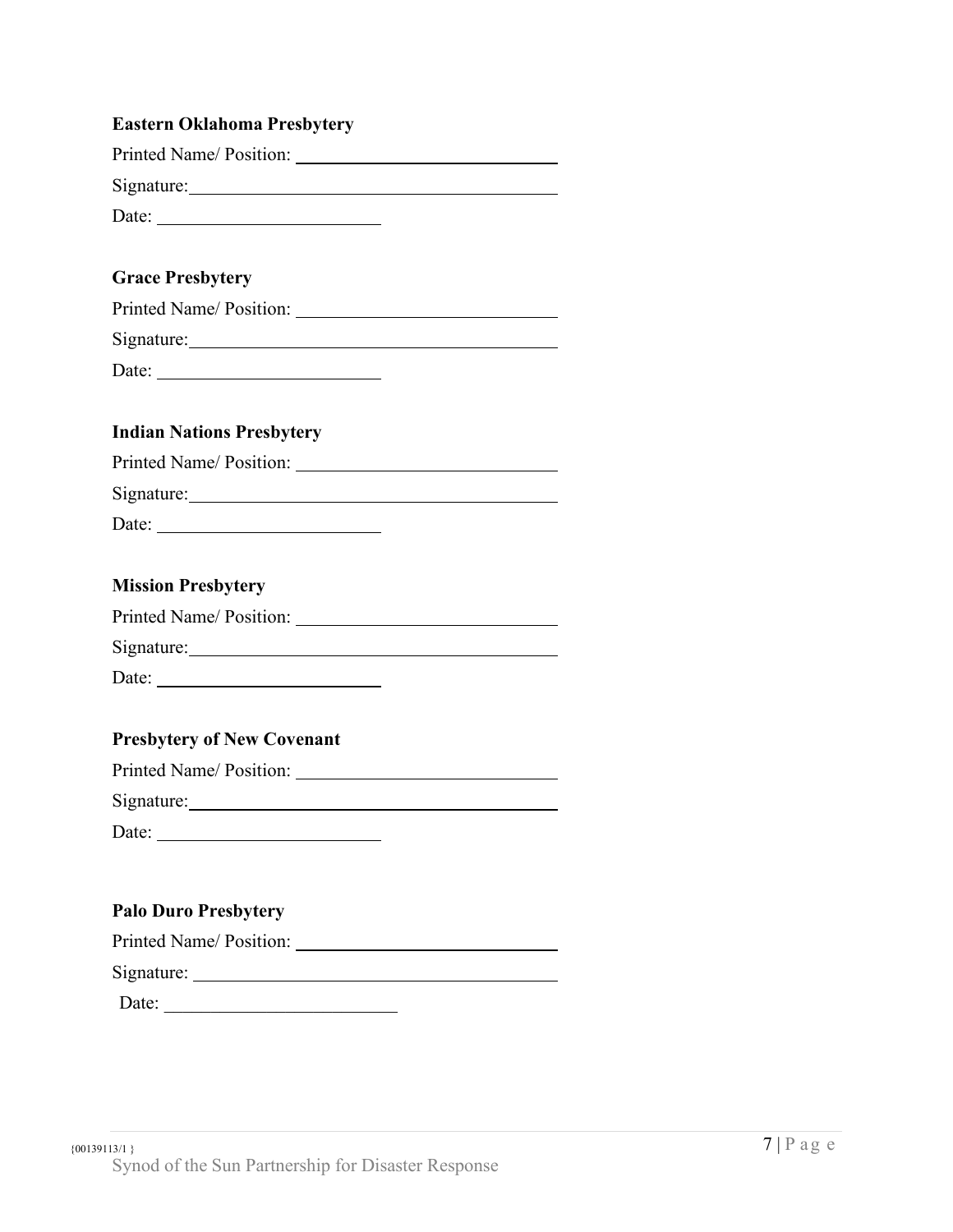| <b>Pines Presbytery</b>                     |
|---------------------------------------------|
|                                             |
|                                             |
| Date: $\frac{1}{2}$                         |
|                                             |
| <b>Presbytery of South Louisiana</b>        |
| Printed Name/ Position:                     |
| Signature: Signature:                       |
| Date:                                       |
|                                             |
| <b>Presbytery of Tres Rios</b>              |
| Printed Name/Position:                      |
| Signature: Signature:                       |
| Date: $\qquad \qquad$                       |
|                                             |
| Presbyterian Church (U.S.A.), A Corporation |
| Printed Name/ Position:                     |
|                                             |
|                                             |
|                                             |
| Presbyterian Disaster Assistance, Director  |
|                                             |
| Signature: Signature:                       |
|                                             |
|                                             |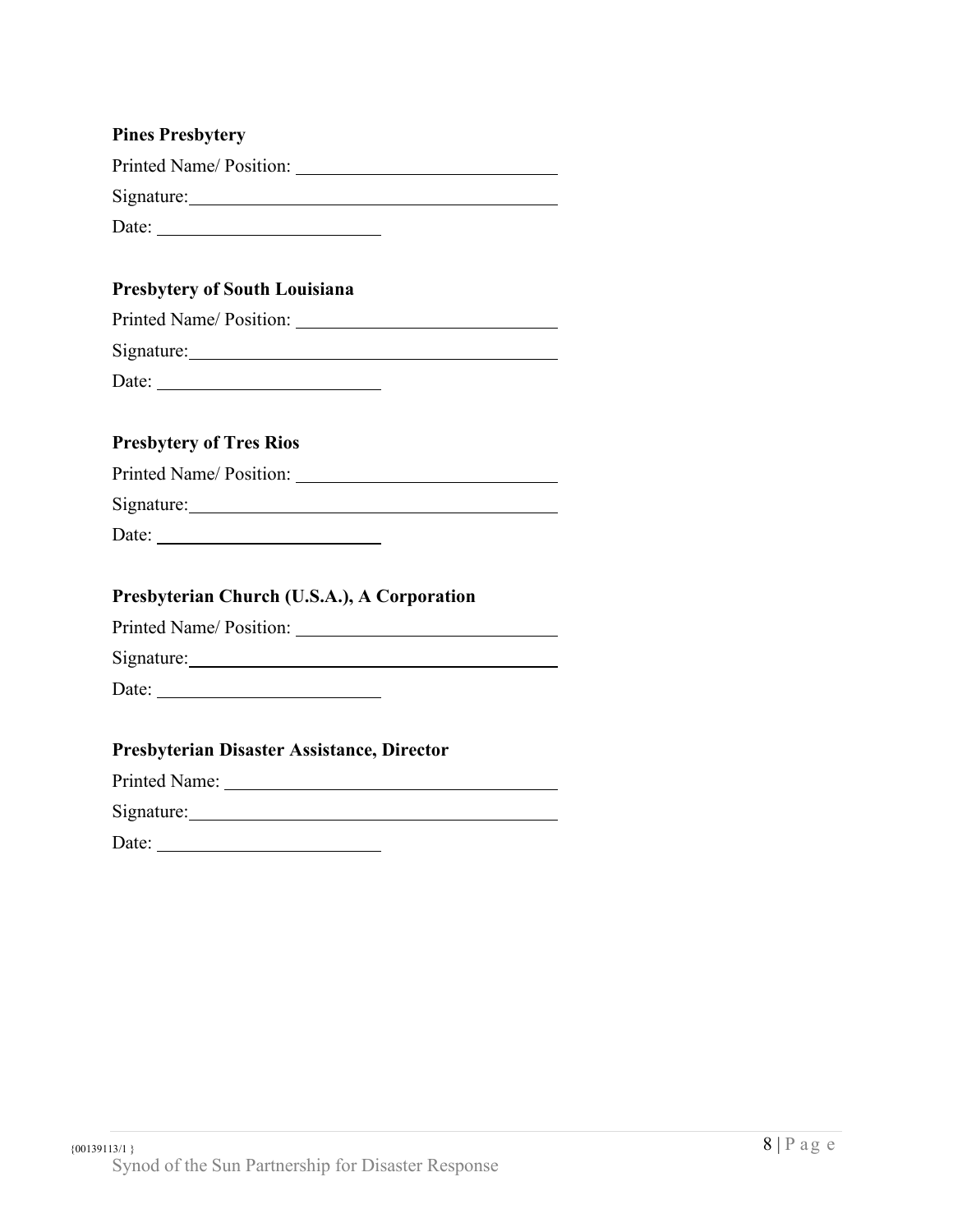# Appendix A Draft Budget

| <b>Item</b>                       |                           | <b>Annual (Synod Policies)</b> |
|-----------------------------------|---------------------------|--------------------------------|
| Personnel                         |                           |                                |
|                                   | Director, 1.0 FTE         | \$55,000.00                    |
|                                   | <b>BOP</b>                | \$20,000.00                    |
|                                   | <b>FICA Share</b>         | \$4,500.00                     |
|                                   | Prof Development (Con Ed) | \$1,500.00                     |
| Travel: 50,000 miles @.58/mile    |                           | \$29,000                       |
|                                   | <b>Total Personnel</b>    | \$110,000.00                   |
|                                   |                           |                                |
| Telephone: 12 months @\$130/month |                           | \$1,560.00                     |
| Internet: 12 months @\$120/month  |                           | \$600.00                       |
| Equipment & Furniture             |                           | \$3,000.00                     |
| Office supplies                   |                           | \$500.00                       |
| Leadership Group expenses         |                           | \$5,000.00                     |
|                                   | <b>TOTAL Expenses</b>     | \$10,660.00                    |
|                                   |                           |                                |

\$120,660.00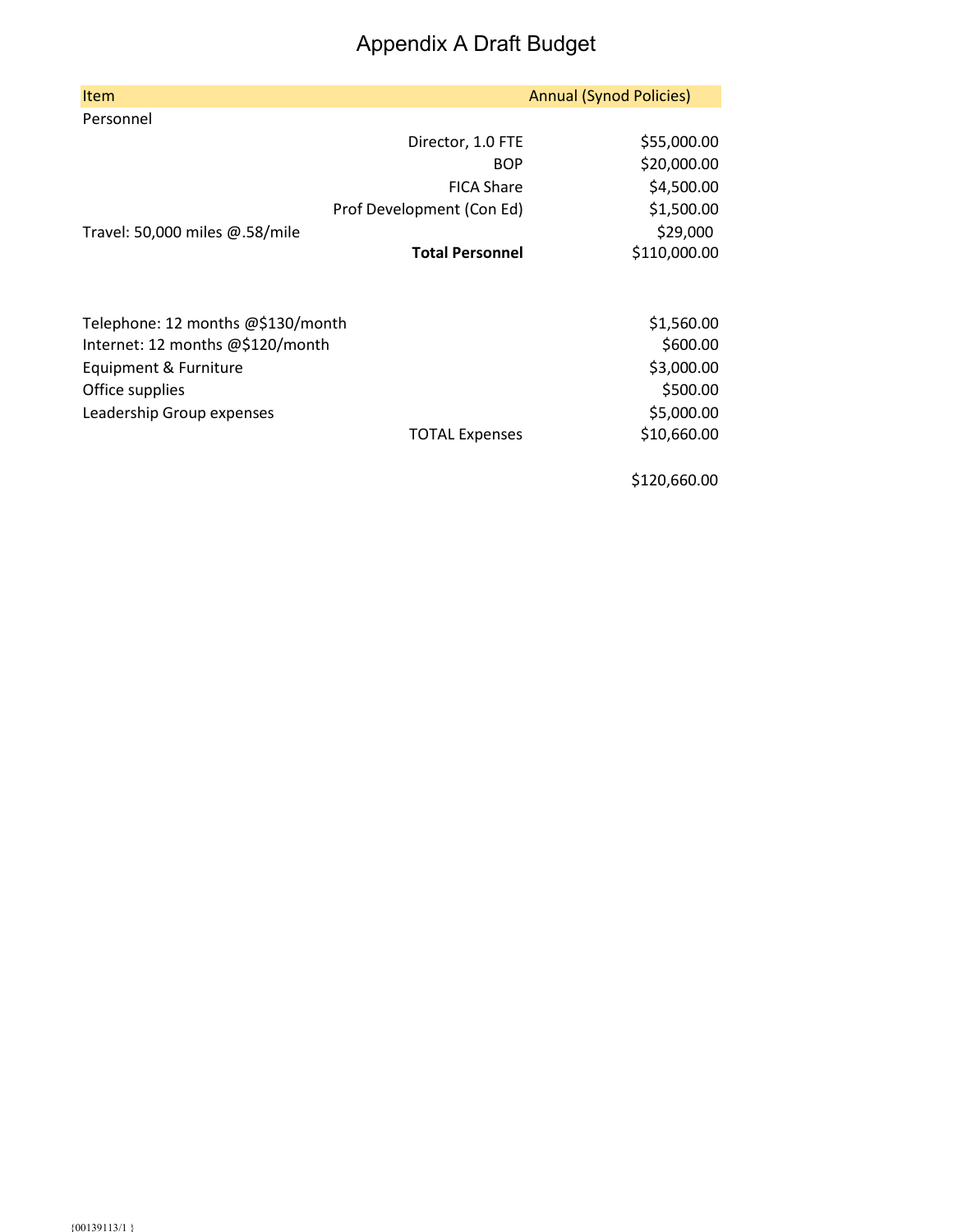Appendix B



#### **MEMORANDUM OF OPPORTUNITY & PARTNERSHIP**

As a good faith effort toward establishing and funding the presence of Presbyterian Disaster Assistance at a consistent, regional and/or synod-wide level into the future, the synod commits to the following as of June 15, 2021:

- Setting aside \$150,000.00 in a separate, board designated fund at Texas Presbyterian Foundation in 2021. *(Approved by synod Coordinating Team, June 14, 2021) \**
- Establishing a separate fund at Texas Presbyterian Foundation in 2021, where any funds received from presbyteries designated for said partnership will be set aside. Presbytery donations will be kept in sub-accounts so as can be easily tracked. *(Approved by synod Coordinating Team, June 14, 2021)*
- Maintaining both funds, untouched and allowed to build until such time as they are needed to fund the partnership between synod, PDA, and the 11 presbyteries of the synod (or their successor(s)). *(Approved by synod Coordinating Team, June 14, 2021) \**
- If the designated funds are not utilized, whether in part or in whole, by the end of the 2025 calendar year, donors have the option to re-designate the gift and interest, or all funds will be returned with appropriate interest to the partner presbytery or its successor. \*
- Providing partners with regular accounting of funds available at Texas Presbyterian Foundation.
- Prior to the implementation of any plan, partners will develop and establish a Covenant Agreement. The Covenant Agreement will include partner responsibilities, methods of accountability, and funding that is equitable, ideally requiring as little additional annual funds from partners as possible. Thereby reducing the impact on future budgets. \*

*\*Approved/Affirmed by Synod Assembly, October 25, 2021.*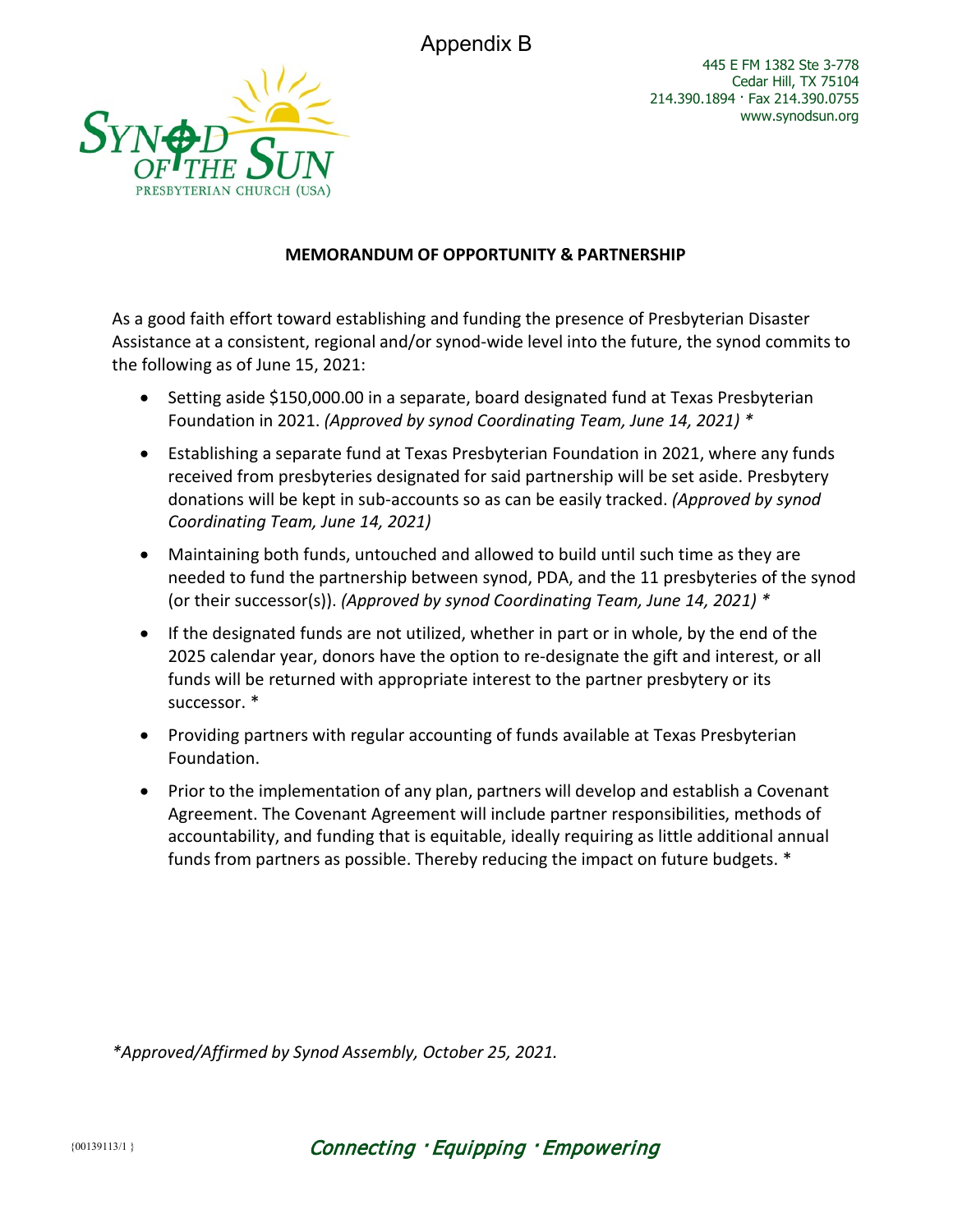| Partner                  | \$    | 140,000.00  | Year 1       | Year 2       | Year 3       | Year 4       | <b>Total In</b> |
|--------------------------|-------|-------------|--------------|--------------|--------------|--------------|-----------------|
| <b>PDA</b>               |       | 75/70/60/50 | \$105,000.00 | \$98,000.00  | \$84,000.00  | \$70,000.00  | \$357,000.00    |
| <b>Balance after PDA</b> |       |             | \$35,000.00  | \$42,000.00  | \$56,000.00  | \$70,000.00  | \$203,000.00    |
| Synod                    |       | 50/25/15/10 | \$17,500.00  | \$10,500.00  | \$8,400.00   | \$7,000.00   | \$43,400.00     |
| 11 Presbyteries          |       |             | \$17,500.00  | \$31,500.00  | \$47,600.00  | \$63,000.00  | \$159,600.00    |
|                          |       |             | \$140,000.00 | \$140,000.00 | \$140,000.00 | \$140,000.00 | \$560,000.00    |
|                          |       |             |              |              |              |              |                 |
|                          |       |             |              |              |              |              |                 |
| Arkansas                 |       |             | \$1,590.91   | \$2,863.64   | \$4,327.27   | \$5,727.28   | \$14,509.10     |
| Cimarron                 |       |             | \$1,590.91   | \$2,863.64   | \$4,327.27   | \$5,727.28   | \$14,509.10     |
| Eastern Oklahoma         |       |             | \$1,590.91   | \$2,863.64   | \$4,327.27   | \$5,727.28   | \$14,509.10     |
| Grace                    |       |             | \$1,590.91   | \$2,863.64   | \$4,327.27   | \$5,727.28   | \$14,509.10     |
| <b>Indian Nations</b>    |       |             | \$1,590.91   | \$2,863.64   | \$4,327.27   | \$5,727.28   | \$14,509.10     |
| Mission                  |       |             | \$1,590.91   | \$2,863.64   | \$4,327.27   | \$5,727.28   | \$14,509.10     |
| New Covenant             |       |             | \$1,590.91   | \$2,863.64   | \$4,327.27   | \$5,727.28   | \$14,509.10     |
| Palo Duro                |       |             | \$1,590.91   | \$2,863.64   | \$4,327.27   | \$5,727.28   | \$14,509.10     |
| Pines                    |       |             | \$1,590.91   | \$2,863.64   | \$4,327.27   | \$5,727.28   | \$14,509.10     |
| South Lousiana           |       |             | \$1,590.91   | \$2,863.64   | \$4,327.27   | \$5,727.28   | \$14,509.10     |
| <b>Tres Rios</b>         |       |             | \$1,590.91   | \$2,863.64   | \$4,327.27   | \$5,727.28   | \$14,509.10     |
|                          | Total |             | \$17,500.00  | \$31,500.04  | \$47,599.97  | \$63,000.08  | \$159,600.09    |
|                          |       |             |              |              |              |              |                 |

| <b>Request:</b>                 |  |                                                                   |  |
|---------------------------------|--|-------------------------------------------------------------------|--|
| \$5,000 per Presbytery per year |  | $$55,000.00$ $$55,000.00$ $$55,000.00$ $$55,000.00$ $$220,000.00$ |  |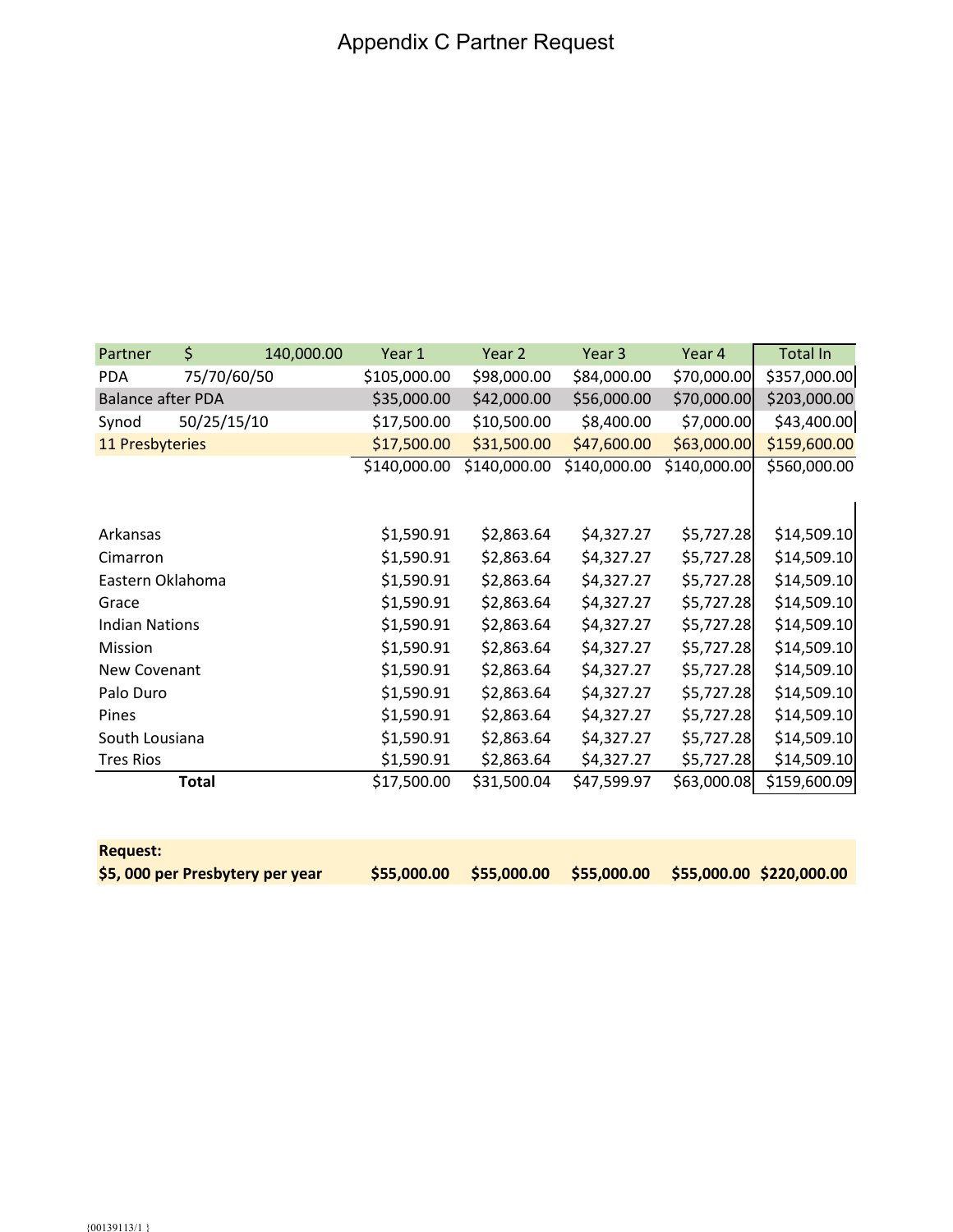# **Position Description: Director of SPDR**

Name of Employer: Synod of the Sun

Reports To: Synod leader (during PDA National Response Team deployments, coordinates with, but does not report to for employment purposes, the PDA Associate for Disaster Response, U.S. related to NRT missions)

Responsibilities:

- Leadership:
	- o Lead SPDR in a manner that supports and guides its mission as defined by the Synod Assembly
	- o Communicate effectively with the Synod Leader and provide, in a timely and accurate manner, all information necessary for their oversight role
- Financial
	- o Oversee fundraising and other revenue development necessary to support SPDR's mission while honoring Synod procedures
	- o Works closely with and assists Presbyteries to identify, monitor, and report on PDA disaster grants
	- o Develop annual budget in collaboration with Synod Leader
	- o Submit to the Synod leader monthly financial statements that accurately reflect the financial condition of the initiative
	- o Operates within the approved budget, ensures maximum resource utilization, and maintenance of the initiative in a positive financial position
- Organization Mission and Strategy
	- o Develop a first year 30-day, 90-day, and annual program plan
	- o Develop and implement SPDR programs and initiatives
	- o Advance SPDR's communication, image, and advancement of its mission by working closely with Covenant Partners, congregations, external partners, and government officials
	- o Empower Presbyteries' SPDR Liaisons to be primary SPDR liaisons within presbyteries
	- o Coordinate with educational and training events within the Presbyteries
- Organization Operations
	- o Responsible for effective administration of SPDR operations
	- o Serve as Synod disaster liaison and incident coordinator for SPDR and PDA in disasters, including:
		- o Promoting the 4Cs (Cooperation, Communication, Coordination and Collaboration) with Presbyteries' staff/volunteers, key faith-based, community, business, and government sectors at local, state, and national levels
		- o Communicating and coordinating with PDAs Nation Response Team members assigned to the Presbyteries
		- o Managing volunteers to work with response and recovery groups in close partnership with PDA's National Call Center
		- o Communicate and collaborate with PDA-sponsored, presbytery-based staff when an event warrants their addition